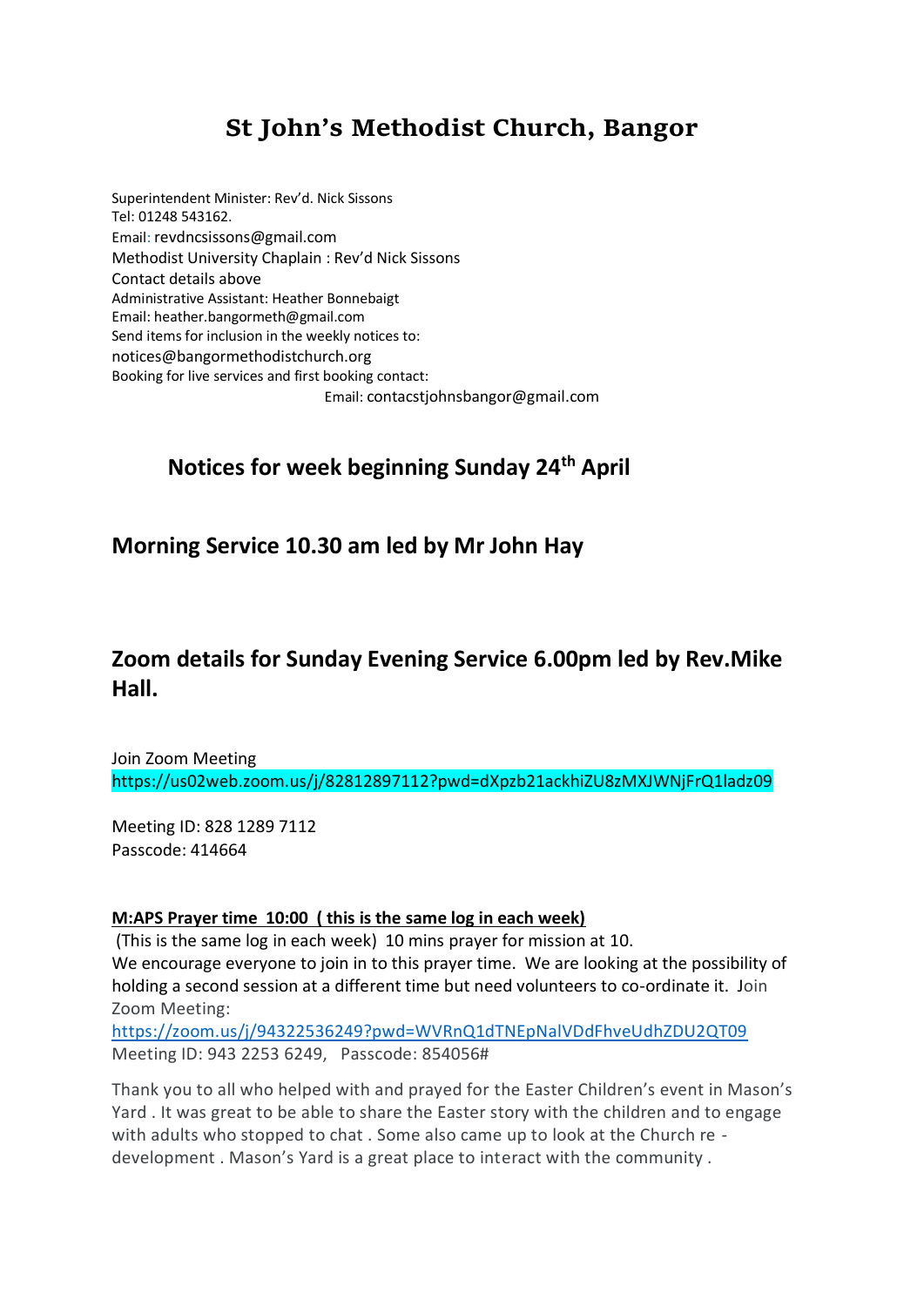We rejoice that children's Sunday Club is happening regularly at St John's . If you can help with this please let Sue Eckersley know . All volunteers need to be DBS checked and to undergo safeguarding training which we will arrange .

Thousands of people have been helped to manage their finances better by attending the CAP money course. This free course begins at St John's at 1030am on Wednesday 27<sup>th</sup> April . Please spread the word and let Sue Eckersley or John Hay know if you would like to come . Details at [www.capmoneycourse.org](http://www.capmoneycourse.org/) .

#### **Prayers for the week 24.04.22**

**A familiar figure on a distant shore, a familiar action at a kitchen table, a presence in the midst of doubt, O Risen Christ, you come to surprise and delight us, you open wide the door to joy. Hopeful, we come to you in prayer now for a broken and bruised world.**

#### **World**

After Russia's unprovoked and unjust invasion of Ukraine, ask God to bring comfort, safety and provision to everyone caught up in the conflict. Pray for wisdom, calm and compassion for leaders on both sides. Pray that the Church in this region will be a voice for peace and have the resources they need to help those in need. Pray for an immediate end to the conflict and for lasting peace. Pray especially at this time as Russia intensifies its attacks in the East, that civilians will be able to stay safe or leave without fear of attack where able to do so.

Thousands of people have been affected by flooding and landslides after a powerful storm hit the Philippines a few weeks ago. Homes, crops and vital infrastructure, such as powerlines have been destroyed. Ask God to bring comfort to those whose loved ones have been killed or who are missing. Pray that resources will be made available for people who have lost homes, income or food because of the disaster*. (Tearfund*)

Peace talks between the Government in Chad and armed groups in the country have resumed again. The talks are part of a process to pave the way for free and fair elections later this year. Pray that common ground will be found between everyone participating. Pray for a restoration of relationships between all groups in Chad. *(Tearfund)*

#### **Nationality and Borders Bill**

O God, who holds the nations in loving hands, we pray for British Parliamentarians as they hold the futures of asylum seekers and refugees in their hands. We pray for new laws to be just and fair, to be compassionate and life enhancing. We pray for those who will debate, table amendments and vote on the Nationality and Borders Bill. May your love, O God, reign in their hearts. May they see beyond short term populism and grasp the common humanity that we all possess. May your Holy Spirit inspire your church as it campaigns against any government initiative which seeks to override the fact that we are all made in your image. *(Methodist Church website)*

#### **Church**

Pray for the St John's CAP Team as it looks to run a further CAP Money Course this week. Pray that people who might benefit will be encouraged to attend.

Pray for Ian and Daphne, St John's Refugee Welcome Team and the church as a whole as they prepare to welcome Kateryna and her children to Ian and Daphne's house in Llandegai under the Ukraine Refugee Sponsorship programme. Pray that the delays in the visa process